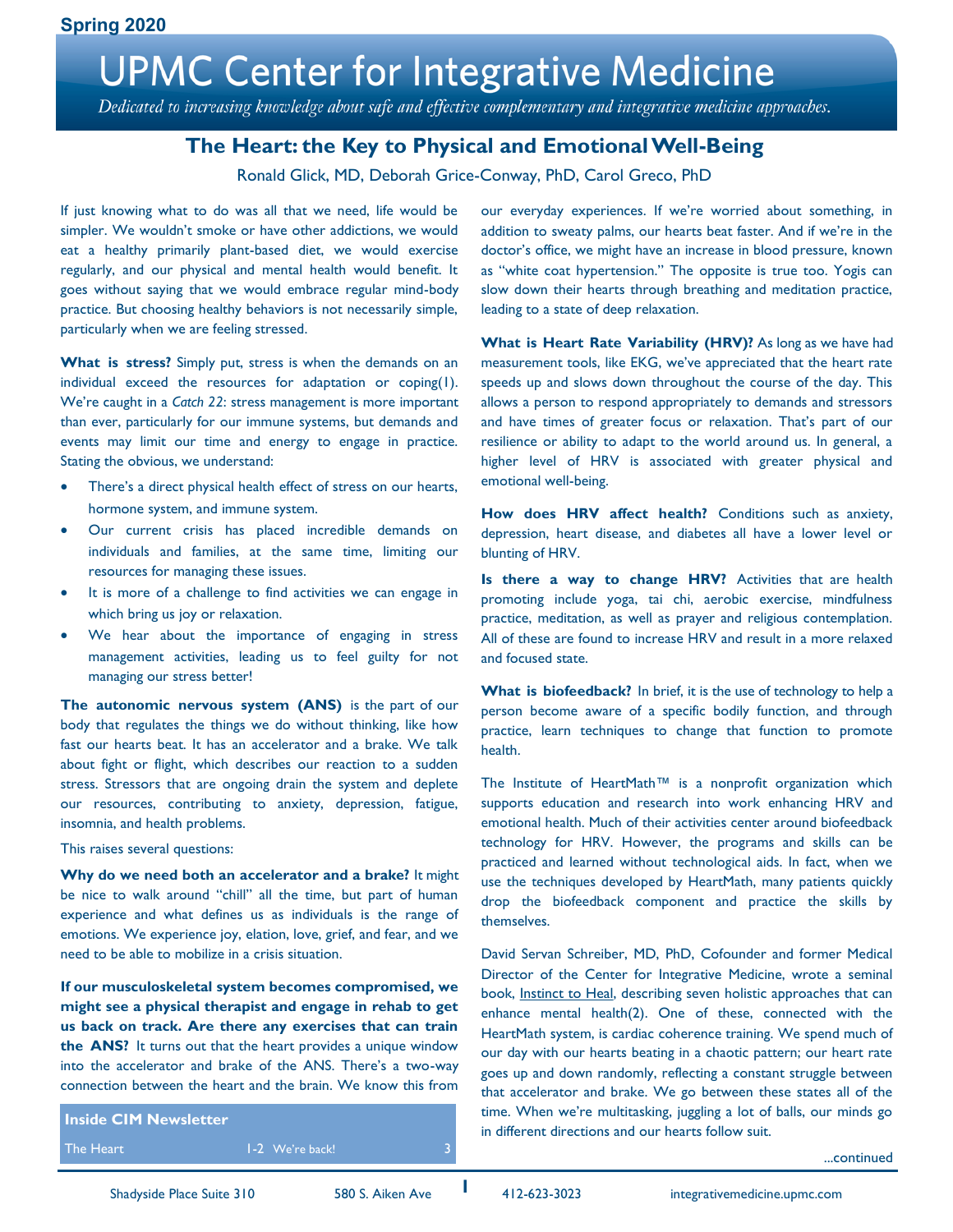### **UPMC Center for Integrative Medicine**

Dedicated to increasing knowledge about safe and effective complementary and integrative medicine approaches.

### **The Heart: the Key to Physical and Emotional Well-Being**… continued

The flip side, coherence, reflects a deeper state of focus and relaxation. If we're absorbed in a book or movie or music, there's a smooth organized pattern to the up and down of our heartbeat, referred to as coherence. A person can learn skills that help move from a state of chaos to coherence.

Cardiac coherence training can help a person improve in a number of areas, as shown by research from the HeartMath Institute and other groups(3, 4). These include: school performance; work performance; work-related stress; blood pressure control; and mood and anxiety. Additionally, coherence training can evoke health enhancing effects in our hormonal and immune systems.

**Is cardiac coherence training better than other mind-body approaches?** Most mind-body approaches share common elements, such as focusing the attention inward. The most important thing is to find something that resonates, that we find enjoyable and rewarding, and that keeps us coming back. Many people experience activities such as meditation or yoga as "work." It is said that if you love what you do, you'll never work a day in your life. This applies to mind-body practice as well. We've instructed hundreds of patients in cardiac coherence training. A number have told us that this has been an enjoyable, relaxing, and recharging practice that they can easily incorporate into their daily routine.

#### **The How-To of Cardiac Coherence Training:**

*(Refer to this instructional video [Breathing Exercise for Stress Management](https://www.youtube.com/watch?v=hdtgpc1zLlM&feature=youtu.be) by Dr. Deborah Conway)*

- 1. Recognize a stressor or negative feeling you are experiencing.
- 2. Become aware of your breath. It is sometimes helpful to place one hand on your abdomen and another higher up on your chest. Notice which hand moves when you breath. (If it is the top hand you are breathing shallowly, which may trigger feelings of anxiety.)
- 3. Settle into a pattern of deep, rhythmic breathing.
- 4. Shift your attention to the area of your heart. Breathing a little slower and deeper, imagine the breath flowing in and out of your heart or chest area, finding a pace that is comfortable for you.
- 5. As you continue the heart-focused breathing, make an effort to re-experience a positive feeling of appreciation or care for someone or something in your life. This might be your child, a pet, a special place, a time of accomplishment, or just a general feeling of calm or ease. Continue this focus until you notice the positive feelings replacing the depleting energies. (If you are accustomed to having more negative feelings this may feel uncomfortable at first. Do your best to simply recall a fun time in your past and re-experience it.)

With repetition, you can more quickly regain stability as you readjust your emotions in times of stress. Practice makes it easier to sustain coherence for longer periods of time as if feels more familiar to your body, making it easier to remain calm and balanced in challenging times.

Over time, the coherence that you establish becomes a new setpoint in your system, and it becomes easier to stop the negative impact of stress on your body, as emotional reactions and drama are neutralized.

May we all be well, safe, and free from harm.

#### **References**

- 1. Lazarus R, Folkman S: Stress, Appraisal, and Coping. NY, Springer; 1984.
- 2. Servan-Shreiber D: Instinct to Heal: Curing Stress, Anxiety, and Depression Without Drugs and Without Talk Therapy. USA, Rodale; 2003.
- 3. Alabdulgader AA. Coherence: a novel nonpharmacological modality for lowering blood pressure in hypertensive patients. Global Advances in Health & Medicine. 2012;1:56-64.
- 4. McCraty R, Zayas MA. Cardiac coherence, self-regulation, autonomic stability, and psychosocial well-being. Frontiers in Psychology. 2014;5:1090.